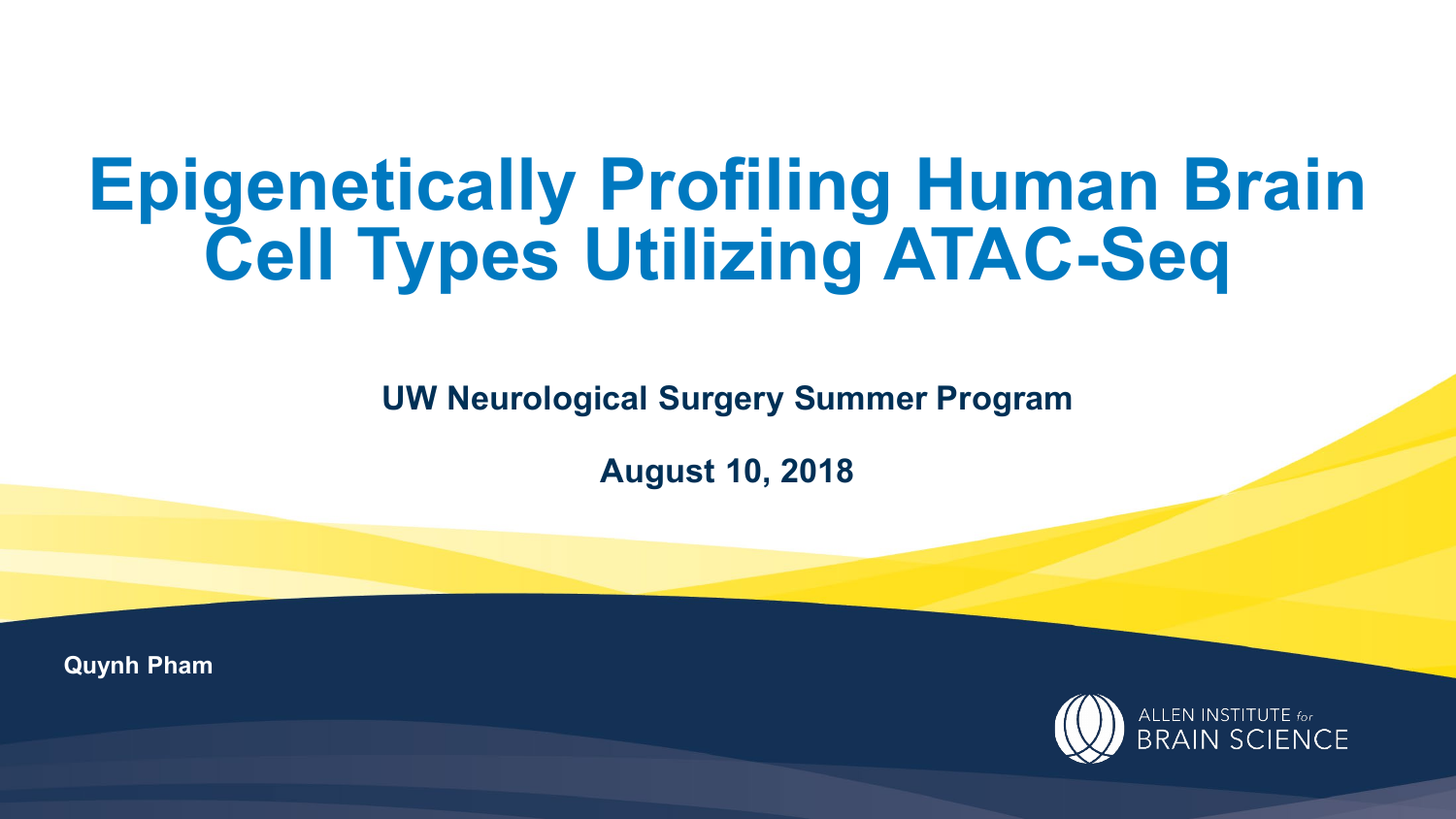# **Introduction**

- The human brain contains many distinct cell types with differing morphological, electrophysiological, and connectional properties.
- We wish to identify enhancer elements that distinguish these cell types.

**Aims:**

- Identification of cell type-specific enhancers using ATAC-seq
- Integration of epigenetic data and transcriptomic data to identify of distinct cell class/typespecific regulators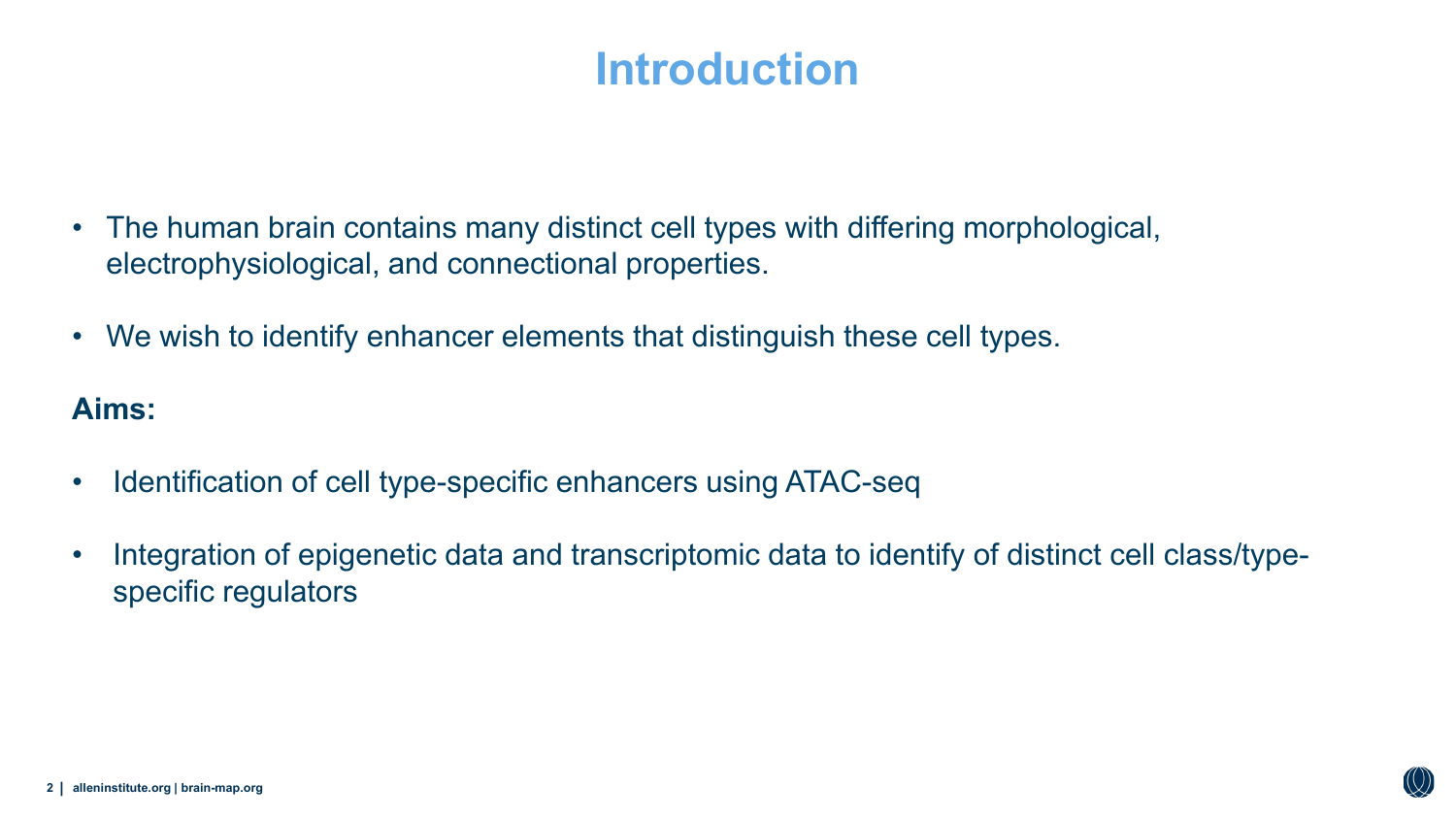# **Epigenetic Landscapes of Neuronal Classes/Type Using ATAC-seq**







**Vibratome sections**

### **Each sample is:**

- $\rightarrow$  Sliced and dissected into layers (1 through 6)
- $\rightarrow$  Dounced to isolate the nuclei
- $\rightarrow$  Stained with PE-NeuN antibody
- $\rightarrow$  Single nuclei are sorted as NeuN<sup>+</sup> and NeuN<sup>-</sup> from each layer using FACS
- $\rightarrow$  Tn5 tagmentation
- $\rightarrow$  Indexed and amplified by PCR
- $\rightarrow$  MiSeq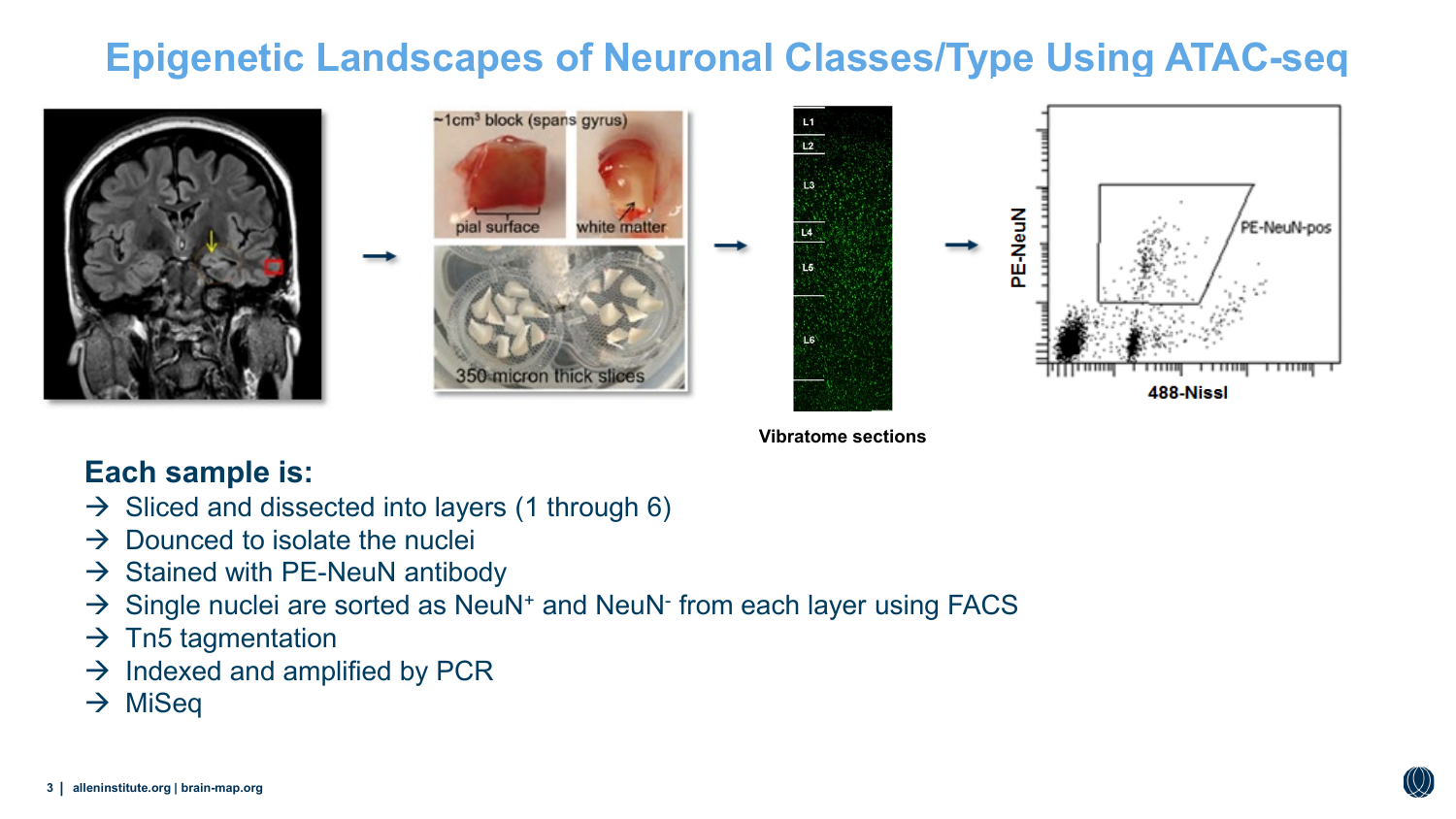## **ATAC-seq data revealing the epigenetic landscape of neuronal classes/types**



#### **GABAergic**

- cl1062 SCGN Ndnf.Cxcl14
- cl1001 SOX13 Ndnf.Car4
- cl1009 CXCL14 Ndnf.Cxcl14 cl1010 ARHGAP36 Ndnf.Cxcl14
- cl1007 CALB1 Sst.Cbln4
- cl1004 CNTNAP3P2 Pvalb.Wt1
- cl1036 GCNT2 Vip.Chat
- e cl1006 FLT1 Vip.Chat
- cl1022 TAC3 Vip Myboc1

#### Glutamatergic

d2001 TTC6 L5b.Cdh13 cl2004 TRABD2A L5a.Deptor Pacsin2 cl2016 PKD2L1\_L5a.Deptor\_Pacsin2 d2005 FRMD6-AS2 L2.Ngb cl2009 SULF1 L6a.Picxd3 cl2002 TPBG L4.Sparcl1 cl2013\_TNNT2\_L5a.Deptor\_Pacsin2 cl2010 CARM1P1 L5b.Samd3  $_e$  cl2033 IL26 L6a.Plcxd3

#### Glial

- cl3002 GPNMB OPC.Pdgfra « cl3004 APBB1IP Micro.Ctss

- Current clustered data from different cases of human brain tissues
- Reads are used to compute Jaccard distances among cells, which are used to cluster cells into like groups
- We observe major neuronal classes (excitatory and inhibitory), as well as subclass specificity in inhibitory cells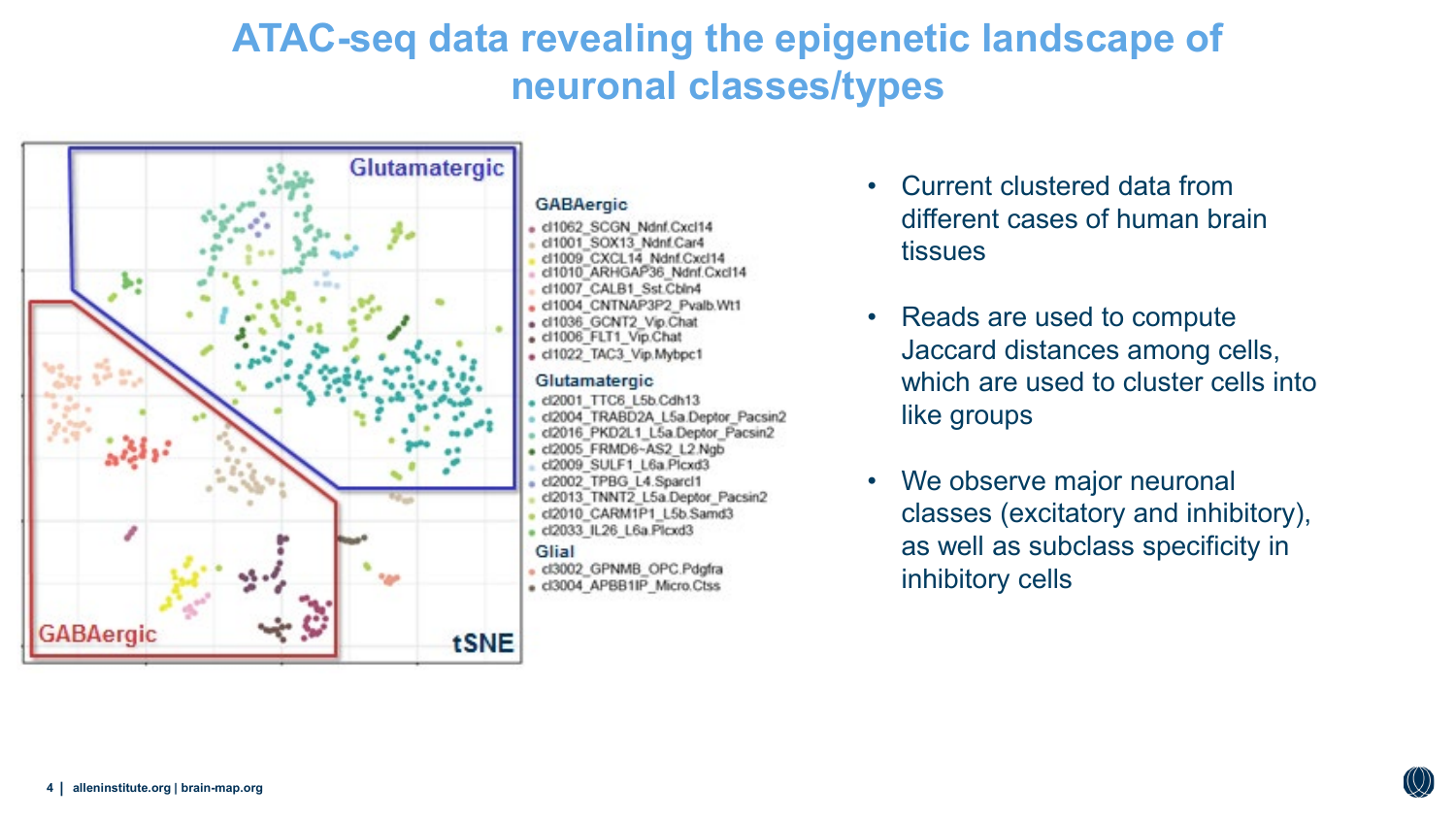### **ATAC-seq results generated during internship**



**Comparison of single cell QC metrics with known data set → Demonstrates high quality cells** 

**Clustering nuclei with tSNE separates distinct neuron classes**

- **Cells cluster together (as expected)**
- **Cells cluster apart from previous cells (not as expected)**
- **Unclear whether this is sample-specific or operator-specific**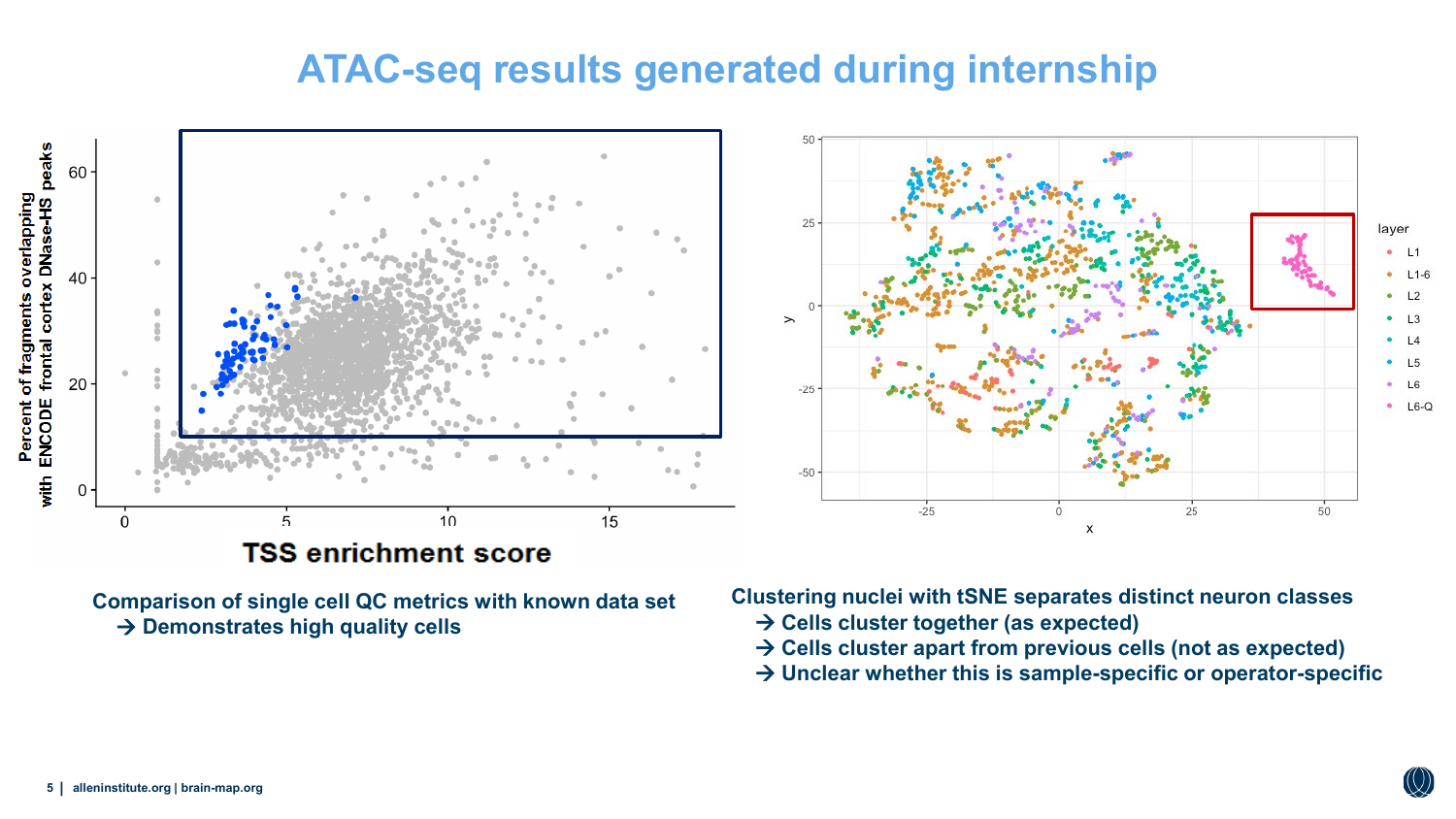# **Using these epigenomic elements to create viral tools for prospective marking of mouse and human cell types**